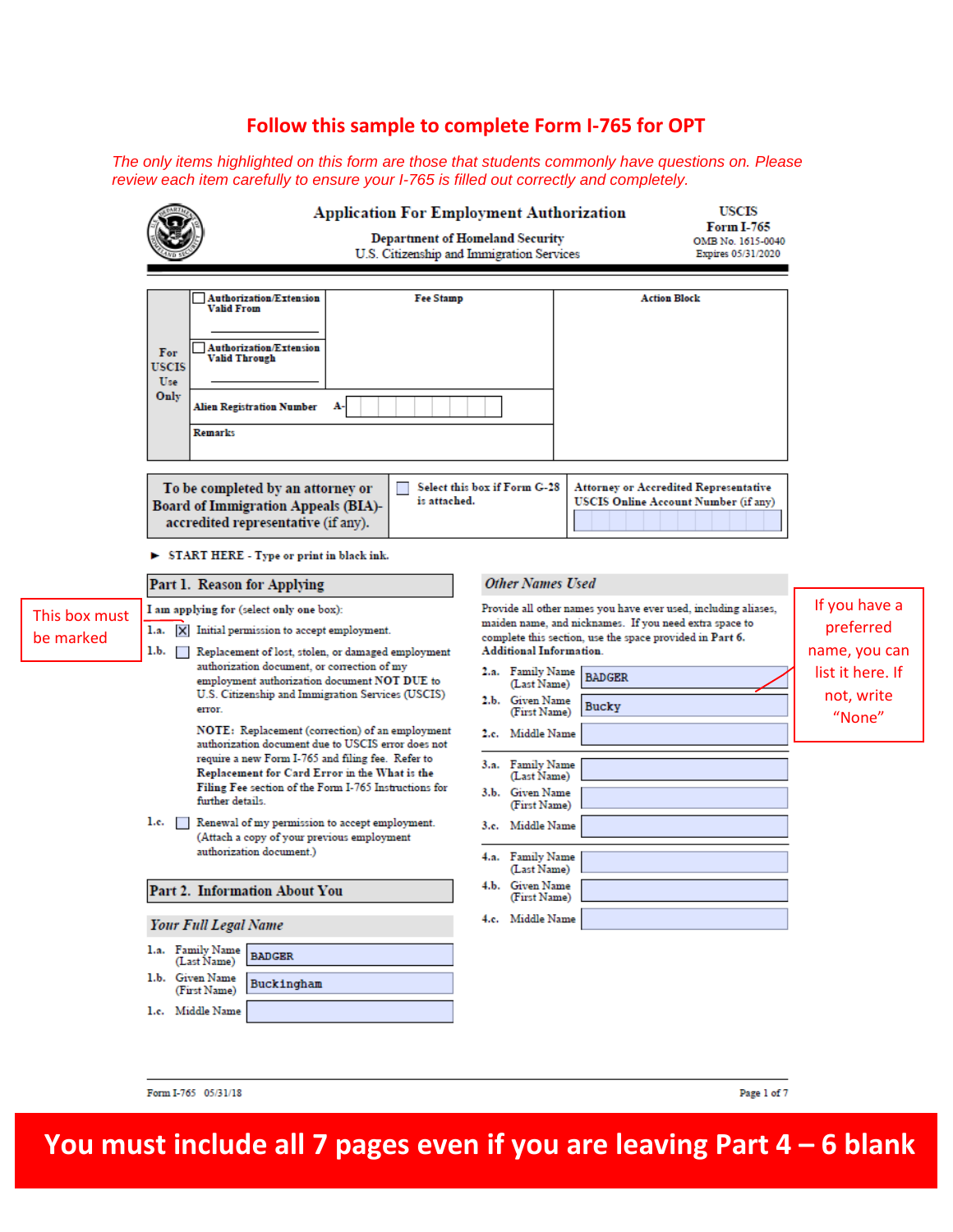| This address is     |                                                                                                                  |                                                                                                                                   |
|---------------------|------------------------------------------------------------------------------------------------------------------|-----------------------------------------------------------------------------------------------------------------------------------|
| where your EAD      |                                                                                                                  | 13.b. Provide your Social Security number (SSN) (if known).                                                                       |
| card will be sent   | Part 2. Information About You (continued)                                                                        |                                                                                                                                   |
|                     | Your U.S. Mailing Address                                                                                        | 14. Do you want the SSA to issue you a Social Security card?<br>(You must also answer "Yes" to Item Number 15.,                   |
| If someone will     | 5.a. In Care Of Name (if any)                                                                                    | Consent for Disclosure, to receive a card.)                                                                                       |
| receive your mail   | John Doe                                                                                                         | $\Box$ Yes<br>No.                                                                                                                 |
| for you, write      | 5.b. Street Number<br>3013 Farland Street<br>and Name                                                            | NOTE: If you answered "No" to Item Number 14., skip                                                                               |
| their name here     | $\Box$ Flr.<br>515<br>5.c. $\times$ Apt.<br>Ste.                                                                 | to Part 2., Item Number 18.a. If you answered "Yes" to<br>Item Number 14., you must also answer "Yes" to Item                     |
|                     | 5.d. City or Town<br>Madison                                                                                     | Number 15.                                                                                                                        |
|                     | 5.f. ZIP Code 53765                                                                                              | 15. Consent for Disclosure: I authorize disclosure of<br>information from this application to the SSA as required                 |
|                     | 5.e. State<br>WI<br>(USPS ZIP Code Lookup)                                                                       | for the purpose of assigning me an SSN and issuing me a                                                                           |
| Check "Yes" if      | Is your current mailing address the same as your physical<br>6.                                                  | Social Security card.<br>Yes No                                                                                                   |
| the address         | address?<br>Yes No                                                                                               | NOTE: If you answered "Yes" to Item Numbers                                                                                       |
| above is your       | NOTE: If you answered "No" to Item Number 6.,                                                                    | 14. - 15., provide the information requested in Item<br>Numbers 16.a. - 17.b.                                                     |
| current address;    | provide your physical address below.                                                                             | <b>Father's Name</b>                                                                                                              |
| check "No" if it is | <b>U.S. Physical Address</b>                                                                                     | Provide your father's birth name.                                                                                                 |
| not your current    | 7.a. Street Number                                                                                               | 16.a. Family Name                                                                                                                 |
| address and         | and Name                                                                                                         | (Last Name)<br>16.b. Given Name                                                                                                   |
| enter your          | 7.b. Apt. Ste. Fir.                                                                                              | (First Name)                                                                                                                      |
| address in $7a -$   | 7.c. City or Town                                                                                                | <b>Mother's Name</b>                                                                                                              |
| 7d                  | 7.e. ZIP Code<br>7.d. State                                                                                      | Provide your mother's birth name.                                                                                                 |
|                     |                                                                                                                  | 17.a. Family Name<br>(Last Name)                                                                                                  |
| An A# is typically  | <b>Other Information</b>                                                                                         | 17.b. Given Name<br>(First Name)                                                                                                  |
| issued to people    | Alien Registration Number (A-Number) (if any)<br>8.                                                              |                                                                                                                                   |
| who are granted     | ► A-                                                                                                             | Your Country or Countries of Citizenship or                                                                                       |
| certain             | 9.<br>USCIS Online Account Number (if any)                                                                       | <b>Nationality</b>                                                                                                                |
| immigration         |                                                                                                                  | List all countries where you are currently a citizen or national.<br>If you need extra space to complete this item, use the space |
| benefits. If you    | Gender<br>$\times$ Male<br>$\Box$ Female<br>10.                                                                  | provided in Part 6. Additional Information.                                                                                       |
| don't have one      | 11. Marital Status                                                                                               | 18.a. Country                                                                                                                     |
| or don't            | X Single Married Divorced Widowed                                                                                | Barbados                                                                                                                          |
| remember it,        | 12. Have you previously filed Form I-765?                                                                        | 18.b. Country                                                                                                                     |
| leave it blank      | ∣ Yes<br>∣ No                                                                                                    |                                                                                                                                   |
|                     | 13.a. Has the Social Security Administration (SSA) ever<br>officially issued a Social Security card to you?      |                                                                                                                                   |
| <b>ONLY select</b>  | $\Box$ Yes<br><b>No.</b>                                                                                         | Check "Yes" if you have an SSN and enter it in Item 13b                                                                           |
| "Yes" if you have   | NOTE: If you answered "No" to Item Number 13.a.,                                                                 | Check "No" if you do not have an SSN and skip 13b                                                                                 |
| previously          | skip to Item Number 14. If you answered "Yes" to Item<br>Number 13.a., provide the information requested in Item |                                                                                                                                   |
| submitted an I-     | Number 13.b.                                                                                                     |                                                                                                                                   |
| 765 for work        |                                                                                                                  |                                                                                                                                   |
| authorization to    | Form I-765 05/31/18                                                                                              | Page 2 of 7                                                                                                                       |
| <b>USCIS</b>        | Read instructions on how to complete 13b to 17b.                                                                 |                                                                                                                                   |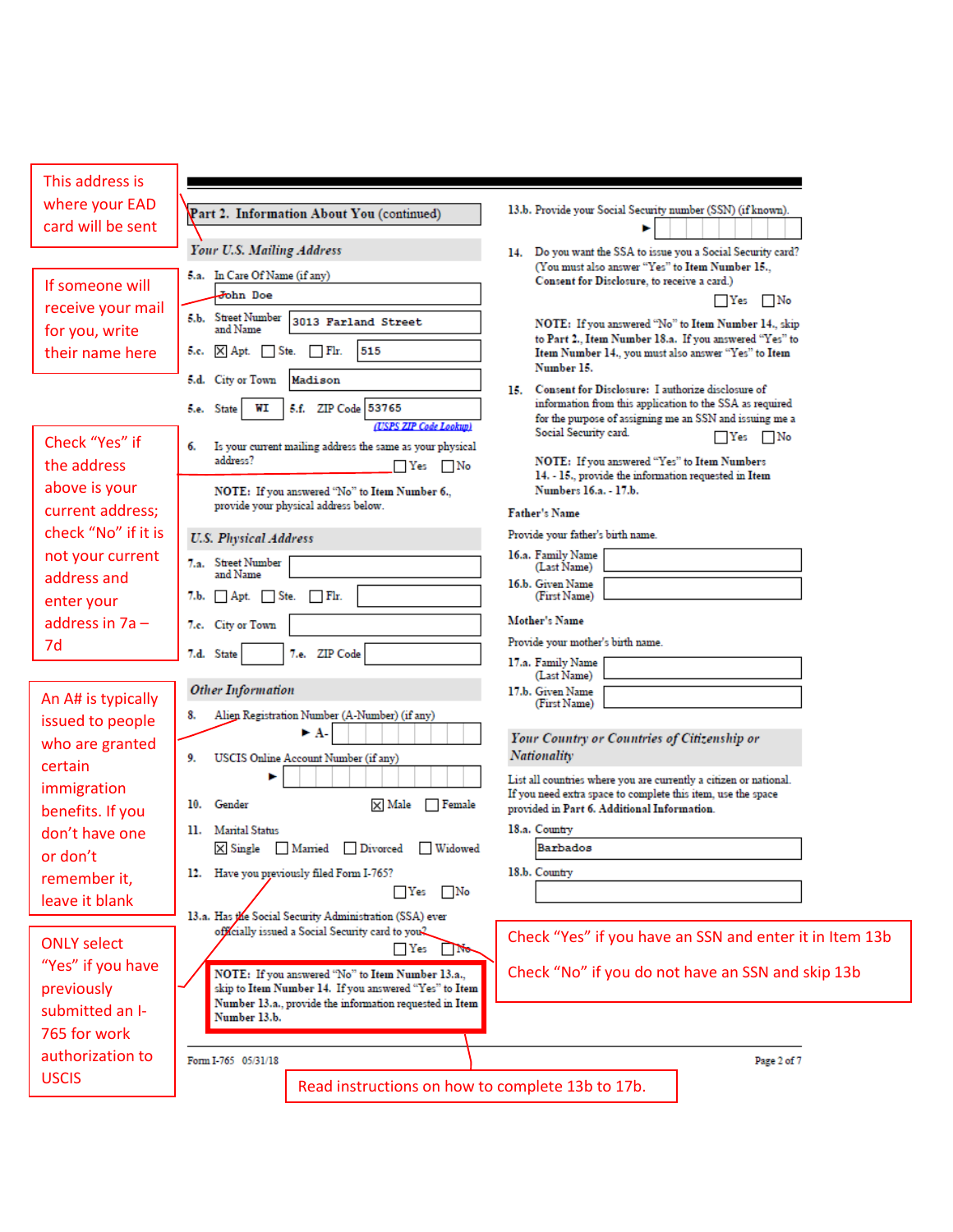|                                | Part 2. Information About You (continued)                                                                                  | <b>Information About Your Eligibility Category</b>                                                                                                                                 | Post-OPT:                       |  |  |  |  |
|--------------------------------|----------------------------------------------------------------------------------------------------------------------------|------------------------------------------------------------------------------------------------------------------------------------------------------------------------------------|---------------------------------|--|--|--|--|
|                                | <b>Place of Birth</b>                                                                                                      | 27. Eligibility Category. Refer to the Who May File Form<br>I-765 section of the Form I-765 Instructions to determine                                                              | Lower case c                    |  |  |  |  |
|                                | List the city/town/village, state/province, and country where<br>vou were born.                                            | the appropriate eligibility category for this application.<br>Enter the appropriate letter and number for your eligibility,<br>category below (for example, (a)(8), (c)(17)(iii)). | Number 3<br><b>Upper case B</b> |  |  |  |  |
|                                | 19.a. City/Town/Village of Birth                                                                                           | 3 <sup>1</sup>                                                                                                                                                                     |                                 |  |  |  |  |
|                                | Bridegetown<br>19.b. State/Province of Birth                                                                               | 28. (c)(3)(C) STEM OPT Eligibility Category. If you<br>entered the eligibility category (c)(3)(C) in Item Number                                                                   | Pre-OPT:                        |  |  |  |  |
|                                | Saint Michael                                                                                                              | 27., provide the information requested in Item Numbers<br>28.a - 28.e.                                                                                                             |                                 |  |  |  |  |
|                                | 19.c. Country of Birth<br><b>Barbados</b>                                                                                  | 28.a. Degree                                                                                                                                                                       | Lower case c<br>Number 3        |  |  |  |  |
|                                | 20. Date of Birth (mm/dd/yyyy)<br>08/31/1995                                                                               | 28.b. Employer's Name as Listed in E-Verify                                                                                                                                        | <b>Upper case A</b>             |  |  |  |  |
| The I-94 record                | <b>Information About Your Last Arrival in the</b><br><b>United States</b>                                                  | 28.c. Employer's E-Verify Company Identification Number or a<br>Valid E-Verify Client Company Identification Number                                                                |                                 |  |  |  |  |
| should be from<br>most recent  | 21.a. Form I-94 Arrival-Departure Record Number (if any)<br>$1 \ 2 \ 3 \ 4 \ 5 \ 6 \ 7 \ 8 \ 9 \ 4 \ 1$                    | 29. (c)(26) Eligibility Category. If you entered the eligibility<br>category (c)(26) in Item Number 27., provide the receipt                                                       |                                 |  |  |  |  |
| entry into the                 | 21.b. Passport Number of Your Most Recently Issued Passport                                                                | number of your H-1B spouse's most recent Form I-797<br>Notice for Form I-129, Petition for a Nonimmigrant                                                                          |                                 |  |  |  |  |
| <b>U.S.</b>                    | 1234567                                                                                                                    | Worker.                                                                                                                                                                            |                                 |  |  |  |  |
|                                | 21.c. Travel Document Number (if any)                                                                                      | (c)(8) Eligibility Category. If you entered the eligibility<br>30.                                                                                                                 |                                 |  |  |  |  |
|                                | 21.d. Country That Issued Your Passport or Travel Document<br>Barbados                                                     | category (c)(8) in Item Number 27., have you EVER<br>been arrested for and/or convicted of any crime?<br>$\Box$ Yes<br>∣ No                                                        |                                 |  |  |  |  |
| This can be                    | 21.e. Expiration Date for Passport or Travel Document<br>(mm/dd/yyyy)<br>06/30/2020                                        | NOTE: If you answered "Yes" to Item Number 30.,<br>refer to Special Filing Instructions for Those With                                                                             |                                 |  |  |  |  |
| found on the<br>entry stamp in | 22. Date of Your Last Arrival Into the United States, On or<br>About (mm/dd/yyyy)<br>12/28/2017                            | Pending Asylum Applications (c)(8) in the Required<br>Documentation section of the Form I-765 Instructions<br>for information about providing court dispositions.                  |                                 |  |  |  |  |
| your passport or               | 23. Place of Your Last Arrival Into the United States                                                                      | 31.a. (c)(35) and (c)(36) Eligibility Category. If you entered                                                                                                                     |                                 |  |  |  |  |
| on your I-94                   | Chicago                                                                                                                    | tem Number 27., please<br>Enter the arrival city<br>r Form I-797 Notice for                                                                                                        |                                 |  |  |  |  |
|                                | Immigration Status at Your Last Arrival (for example,<br>24.<br>B-2 visitor, F-1 student, or no status)                    | r Alien Worker. If you<br>or airport name<br>(36) in Item Number                                                                                                                   |                                 |  |  |  |  |
|                                | F-1 student                                                                                                                | 27., prease provide the receipt number of your spouse's or<br>parent's Form I-797 Notice for Form I-140.                                                                           |                                 |  |  |  |  |
|                                | 25. Your Current Immigration Status or Category (for example,<br>B-2 visitor, F-1 student, parolee, deferred action, or no |                                                                                                                                                                                    |                                 |  |  |  |  |
| <b>Your SEVIS</b>              | status or category)<br>F-1 student                                                                                         | 31.b. If you entered the eligibility category (c)(35) or (c)(36) in<br>Item Number 27., have you EVER been arrested for<br>and/or convicted of any crime?<br>$\Box$ Yes $\Box$ No  |                                 |  |  |  |  |
| number is on the               | 26. Student and Exchange Visitor Information System<br>(SEVIS) Number (if any)                                             | NOTE: If you answered "Yes" to Item Number 31.b.,                                                                                                                                  |                                 |  |  |  |  |
| top-left corner of             | $\triangleright$ N- 0000123456                                                                                             | refer to Employment-Based Nonimmigrant Categories,<br>Items 8. - 9., in the Who May File Form I-765 section                                                                        |                                 |  |  |  |  |
| your I-20                      |                                                                                                                            | of the Form I-765 Instructions for information about<br>providing court dispositions.                                                                                              |                                 |  |  |  |  |
|                                |                                                                                                                            |                                                                                                                                                                                    |                                 |  |  |  |  |

Form I-765 05/31/18

Page 3 of 7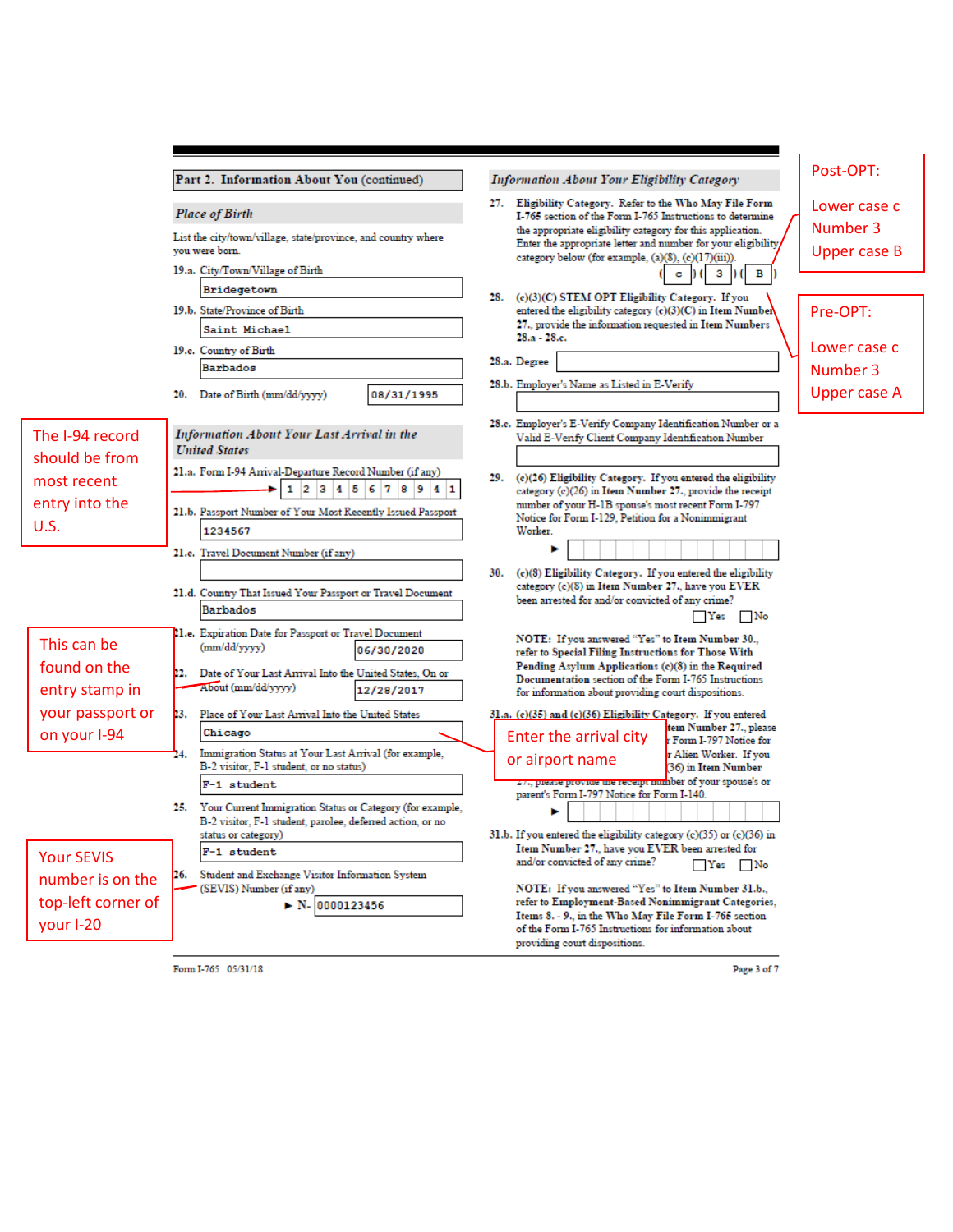#### Part 3. Applicant's Statement, Contact Information, Declaration, Certification, and **Signature**

NOTE: Read the Penalties section of the Form I-765 Instructions before completing this section. You must file Form I-765 while in the United States.

**Applicant's Statement** 

Check this box if

you prepared

this form

vourself

NOTE: Select the box for either Item Number 1.a. or 1.b. If applicable, select the box for Item Number 2.

- 1.a. X I can read and understand English, and I have read and understand every question and instruction on this application and my answer to every question.
- 1.b. The interpreter named in Part 4. read to me every question and instruction on this application and my answer to every question in

a language in which I am fluent, and I understood everything.

2. At my request, the preparer named in Part 5.,

prepared this application for me based only upon information I provided or authorized.

#### **Applicant's Contact Information**

- Applicant's Daytime Telephone Number 3. 1234657890
- Applicant's Mobile Telephone Number (if any) 4. 9876543210
- Applicant's Email Address (if any) 5. badger@gmail.com
- б. Select this box if you are a Salvadoran or Guatemalan national eligible for benefits under the ABC settlement agreement.

#### Applicant's Declaration and Certification

Copies of any documents I have submitted are exact photocopies of unaltered, original documents, and I understand that USCIS may require that I submit original documents to USCIS at a later date. Furthermore, I authorize the release of any information from any and all of my records that USCIS may need to determine my eligibility for the immigration benefit that I seek.

I furthermore authorize release of information contained in this application, in supporting documents, and in my USCIS records, to other entities and persons where necessary for the administration and enforcement of U.S. immigration law.

I understand that USCIS may require me to appear for an appointment to take my biometrics (fingerprints, photograph, and/or signature) and, at that time, if I am required to provide biometrics, I will be required to sign an oath reaffirming that:

- 1) I reviewed and understood all of the information contained in, and submitted with, my application; and
- 2) All of this information was complete, true, and correct at the time of filing.

I certify, under penalty of perjury, that all of the information in my application and any document submitted with it were provided or authorized by me, that I reviewed and understand all of the information contained in, and submitted with, my application and that all of this information is complete, true, and correct.

#### **Applicant's Signature**

| 7.a. Applicant's Signature          |               |
|-------------------------------------|---------------|
|                                     | Sign and date |
| 7.b. Date of Signature (mm/dd/yyyy) | in black ink  |

NOTE TO ALL APPLICANTS: If you do not completely fill out this application or fail to submit required documents listed in the Instructions, USCIS may deny your application.

| Part 4. Interpreter's Contact Information,<br><b>Certification, and Signature</b> | Leave Part 4                  |
|-----------------------------------------------------------------------------------|-------------------------------|
| Provide the following information about the interpreter.                          | and Part 5 if<br>you prepared |
| Interpreter's Full Name                                                           | this form                     |
| 1.a. Interpreter's Family Name (Last Name)                                        | yourself                      |
| 1.b. Interpreter's Given Name (First Name)                                        |                               |

2. Interpreter's Business or Organization Name (if any)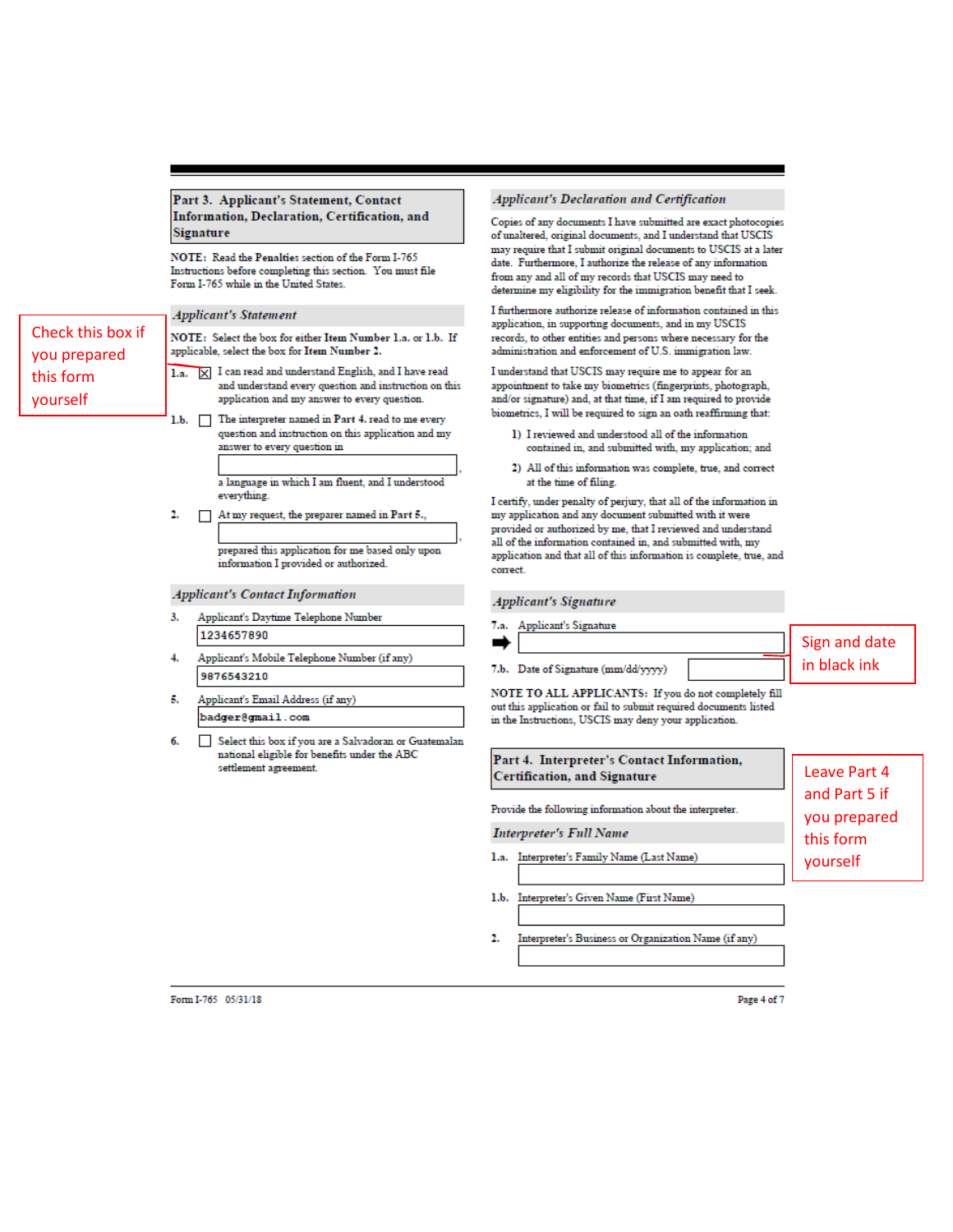| Part 4. Interpreter's Contact Information, |  |
|--------------------------------------------|--|
| Certification, and Signature               |  |

# **Interpreter's Mailing Address**

| 3.a. Street Number<br>and Name           |  |  |  |  |  |  |  |
|------------------------------------------|--|--|--|--|--|--|--|
| $3.b.$ Apt. Ste. Fir.                    |  |  |  |  |  |  |  |
| 3.c. City or Town                        |  |  |  |  |  |  |  |
| 3.d. State 3.e. ZIP Code                 |  |  |  |  |  |  |  |
| 3.f. Province                            |  |  |  |  |  |  |  |
| 3.g. Postal Code                         |  |  |  |  |  |  |  |
| 3.h. Country                             |  |  |  |  |  |  |  |
|                                          |  |  |  |  |  |  |  |
| <b>Interpreter's Contact Information</b> |  |  |  |  |  |  |  |

- Interpreter's Daytime Telephone Number 4.
- Interpreter's Mobile Telephone Number (if any) 5.
- Interpreter's Email Address (if any) 6.

### **Interpreter's Certification**

| I certify, under penalty of perjury, that |  |  |
|-------------------------------------------|--|--|
|-------------------------------------------|--|--|

I am fluent in English and which is the same language specified in Part 3., Item Number 1.b., and I have read to this applicant in the identified language every question and instruction on this application and his or her answer to every question. The applicant informed me that he or she understands every instruction, question, and answer on the application, including the Applicant's Declaration and Certification, and has verified the accuracy of every answer.

# **Interpreter's Signature**

- 7.a. Interpreter's Signature
- 7.b. Date of Signature (mm/dd/yyyy)

### Part 5. Contact Information, Declaration, and **Signature of the Person Preparing this** Application, If Other Than the Applicant

Provide the following information about the preparer.

#### Preparer's Full Name

- 1.a. Preparer's Family Name (Last Name)
- 1.b. Preparer's Given Name (First Name)
- Preparer's Business or Organization Name (if any) 2.

# **Preparer's Mailing Address**

| 3.a. Street Number<br>and Name |
|--------------------------------|
| $3.b.$ Apt. Ste. Fir.          |
| 3.e. City or Town              |
| 3.d. State 3.e. ZIP Code       |
| 3.f. Province                  |
| 3.g. Postal Code               |
| 3.h. Country                   |

# Preparer's Contact Information

- Preparer's Daytime Telephone Number 4.
- Preparer's Mobile Telephone Number (if any) 5.
- Preparer's Email Address (if any) 6.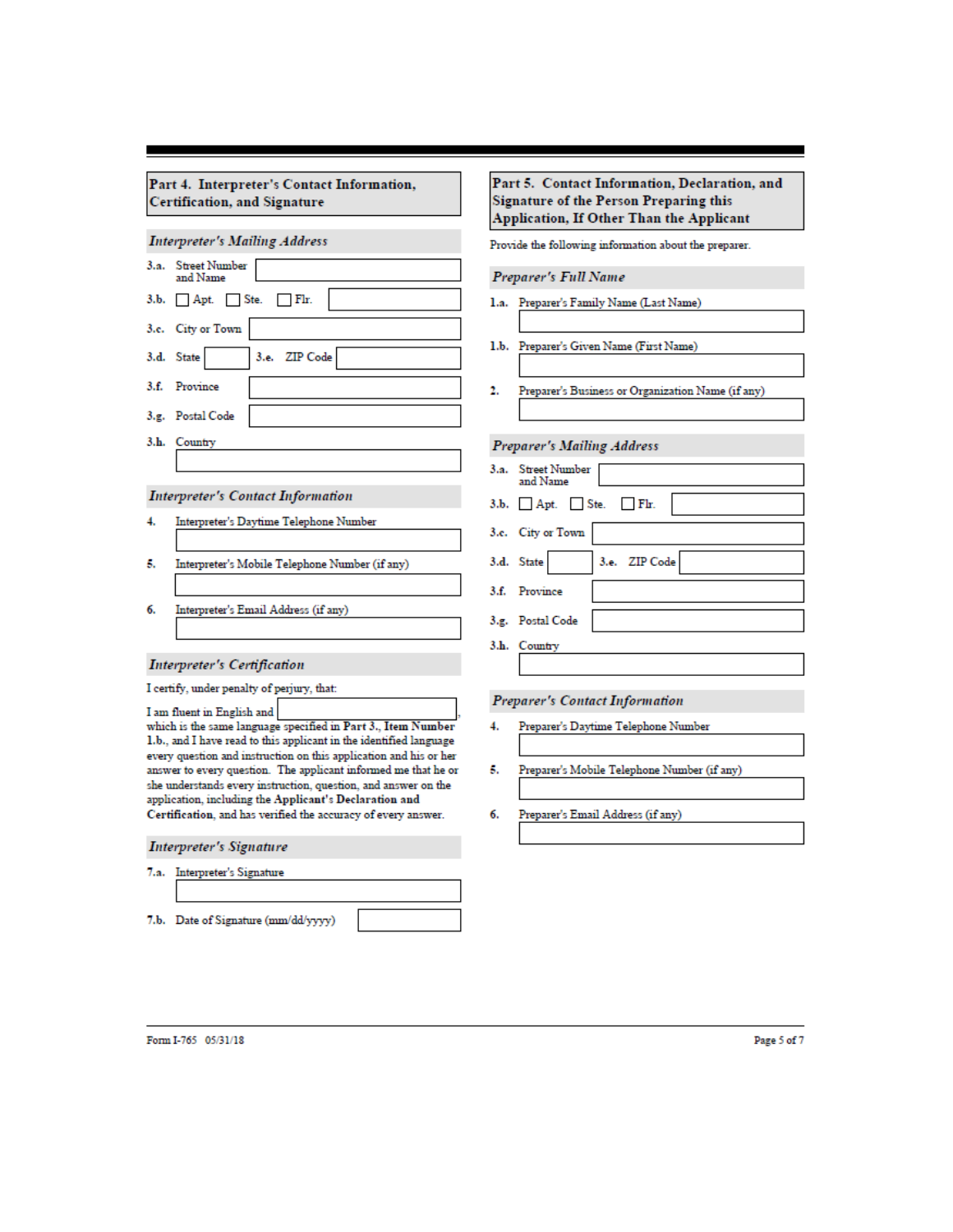Part 5. Contact Information, Declaration, and **Signature of the Person Preparing this** Application, If Other Than the Applicant (continued)

#### Preparer's Statement

- 7.a.  $\Box$  I am not an attorney or accredited representative but have prepared this application on behalf of the applicant and with the applicant's consent.
- 7.b.  $\hfill\Box$  <br> I am an attorney or accredited representative and my representation of the applicant in this case extends does not extend beyond the preparation of this application.

 $\operatorname{NOTE} \colon$  If you are an attorney or accredited ay need to submit a completed Form G-28, Notice of Entry of Appearance as Attorney or Accredited Representative, with this application.

#### **Preparer's Certification**

By my signature, I certify, under penalty of perjury, that I prepared this application at the request of the applicant. The applicant then reviewed this completed application and informed me that he or she understands all of the information contained in, and submitted with, his or her application, including the Applicant's Declaration and Certification, and that all of this information is complete, true, and correct. I completed this application based only on information that the applicant provided to me or authorized me to obtain or use.

Preparer's Signature

8.a. Preparer's Signature

8.b. Date of Signature (mm/dd/yyyy)